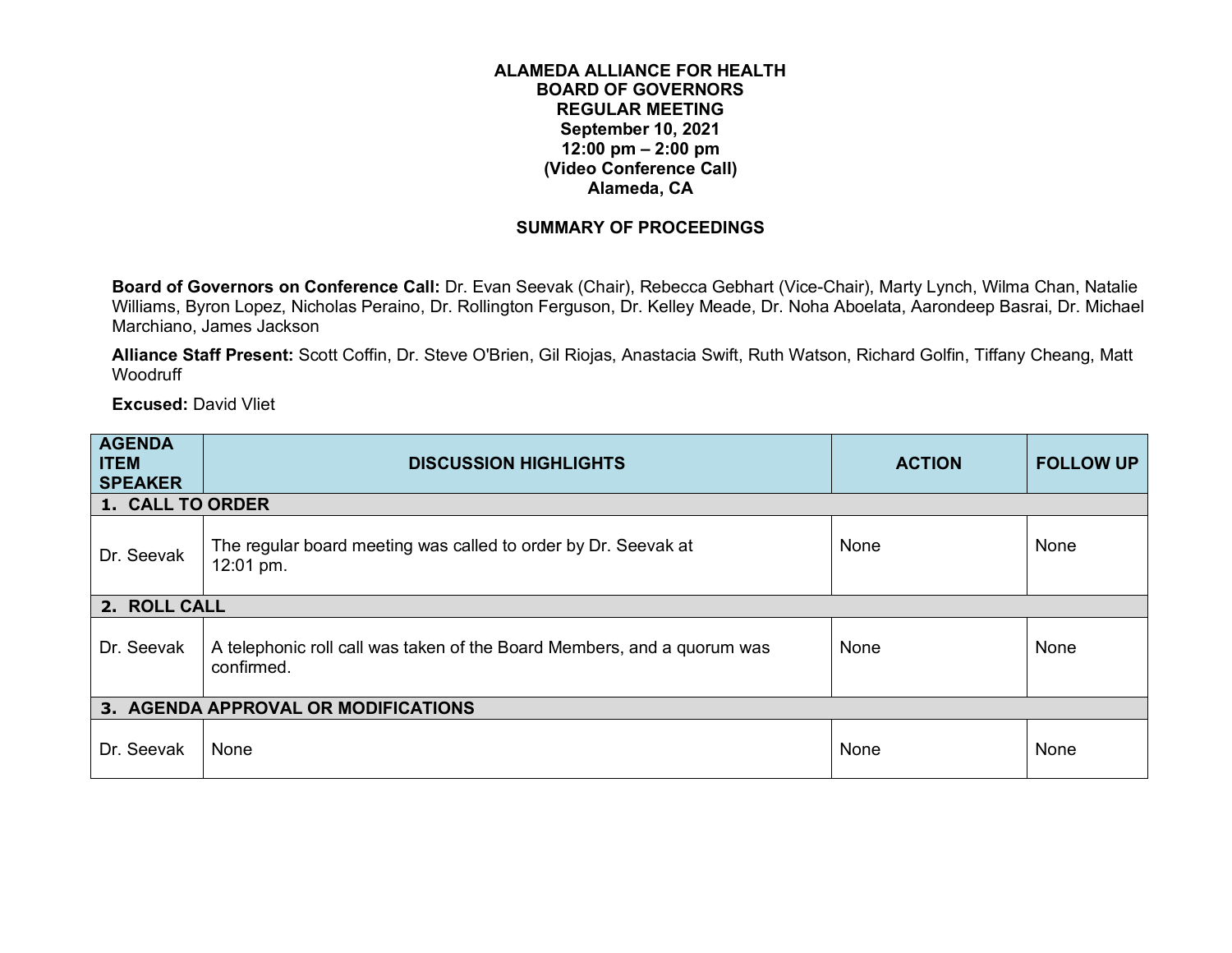| <b>AGENDA ITEM</b><br><b>DISCUSSION HIGHLIGHTS</b><br><b>FOLLOW UP</b><br><b>ACTION</b><br><b>SPEAKER</b> |
|-----------------------------------------------------------------------------------------------------------|
|-----------------------------------------------------------------------------------------------------------|

| <b>4. INTRODUCTIONS</b>    |                                                                                                                                                                                                                                                                                                                                                      |                                                                                                                                                                                    |      |  |  |  |
|----------------------------|------------------------------------------------------------------------------------------------------------------------------------------------------------------------------------------------------------------------------------------------------------------------------------------------------------------------------------------------------|------------------------------------------------------------------------------------------------------------------------------------------------------------------------------------|------|--|--|--|
| Dr. Seevak                 | None                                                                                                                                                                                                                                                                                                                                                 | None                                                                                                                                                                               | None |  |  |  |
| <b>5. CONSENT CALENDAR</b> |                                                                                                                                                                                                                                                                                                                                                      |                                                                                                                                                                                    |      |  |  |  |
| Dr. Seevak                 | Dr. Seevak presented the September 10, 2021, Consent Calendar.<br>a) July 9, 2021, Board of Governors Meeting Minutes<br>b) September 7, 2021, Finance Committee Meeting Minutes<br>Motion to Approve September 10, 2021, Board of Governors Consent Calendar.<br>A roll call vote was taken, and the motion passed.                                 | Motion to Approve<br>September 10, 2021,<br><b>Board of Governors</b><br>Consent Calendar.<br>Motion: Dr. Aboelata<br>Second: M. Lynch<br>Vote: Yes<br>No opposed or<br>abstained. | None |  |  |  |
|                            | 6. a. BOARD MEMBER REPORT – COMPLIANCE ADVISORY COMMITTEE                                                                                                                                                                                                                                                                                            |                                                                                                                                                                                    |      |  |  |  |
| R. Gebhart                 | The Compliance Advisory Committee was held telephonically on September 10,<br>2021, at 10:30 am.<br>Byron Lopez and Dr. Aboelata attended the Compliance Advisory Committee<br>meeting.                                                                                                                                                              | Informational update to<br>the Board of<br>Governors.<br>Vote not required.                                                                                                        | None |  |  |  |
|                            | Informational:<br>The revalidation project is completed and closed.<br>$\bullet$<br>Kindred Focus Audit - findings and milestones are being addressed.<br>$\bullet$<br>DHCS / DMHC 2021 Audit:<br>We have not received the DMHC Audit findings yet.<br>We have received the DHCS Audit findings, and there we 33 findings for a<br>2-years lookback. |                                                                                                                                                                                    |      |  |  |  |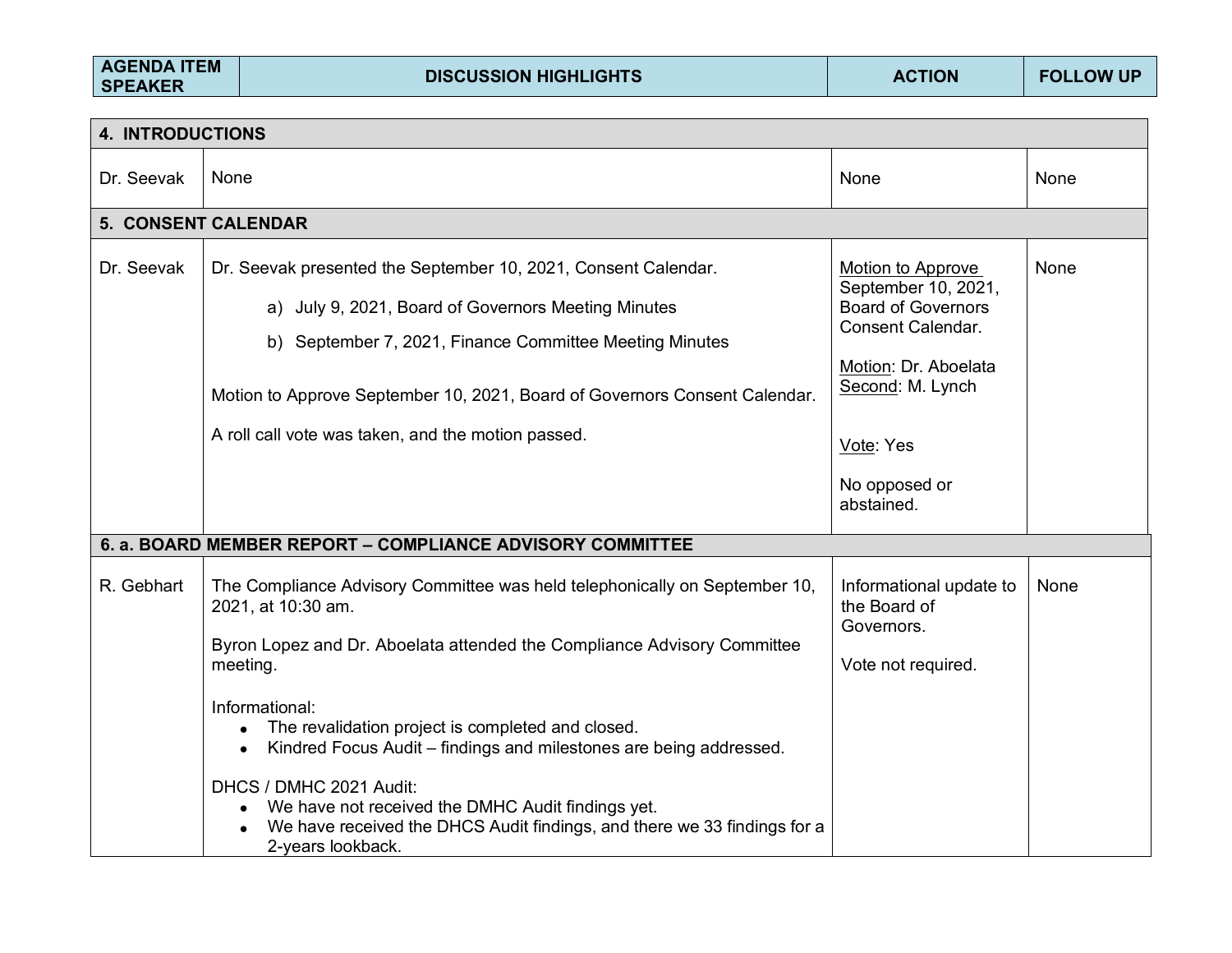| <b>AGENDA ITEM</b><br><b>SPEAKER</b> | <b>DISCUSSION HIGHLIGHTS</b>                                                                                                                                                                                                                                                                                                                                                                                                                                                                                                                                                                                                                                               | <b>ACTION</b>                                         | <b>FOLLOW UP</b> |
|--------------------------------------|----------------------------------------------------------------------------------------------------------------------------------------------------------------------------------------------------------------------------------------------------------------------------------------------------------------------------------------------------------------------------------------------------------------------------------------------------------------------------------------------------------------------------------------------------------------------------------------------------------------------------------------------------------------------------|-------------------------------------------------------|------------------|
|                                      |                                                                                                                                                                                                                                                                                                                                                                                                                                                                                                                                                                                                                                                                            |                                                       |                  |
|                                      | Staff presented the findings in 3 different ways:<br>○ Self-Identified findings.<br>Repeat findings .<br>$\circ$<br>Risk findings (categorized by high risk, medium risk, low risk).<br>$\circ$<br>Definition of Risk Findings:<br>High risk is a significant effort is required to remediate.<br>$\circ$<br>Medium risk is PnPs may require updated, and training involved.<br>$\circ$<br>Low risk is no update to PnPs, limited impact on providers and<br>$\circ$<br>members, and no or very little training required.<br>Rebecca discussed the four self-findings that the Alliance identified and<br>the DHCS identified.<br>Repeat findings were discussed in depth. |                                                       |                  |
|                                      | Informational update to the Board of Governors.                                                                                                                                                                                                                                                                                                                                                                                                                                                                                                                                                                                                                            |                                                       |                  |
|                                      | Vote not required.                                                                                                                                                                                                                                                                                                                                                                                                                                                                                                                                                                                                                                                         |                                                       |                  |
|                                      | 6. b. BOARD MEMBER REPORT - FINANCE COMMITTEE                                                                                                                                                                                                                                                                                                                                                                                                                                                                                                                                                                                                                              |                                                       |                  |
| Dr.<br>Ferguson                      | The Finance Committee was held telephonically on Tuesday, September 7,<br>2021.                                                                                                                                                                                                                                                                                                                                                                                                                                                                                                                                                                                            | Informational update to<br>the Board of<br>Governors. | None             |
|                                      | Dr. Ferguson updated the Board on the Finance Committee Meeting.                                                                                                                                                                                                                                                                                                                                                                                                                                                                                                                                                                                                           | Vote not required.                                    |                  |
|                                      | Highlights:<br>The Committee focused on the June end of the year totals.<br>$\bullet$<br>Membership was up over 32,000 over the last year.<br>The Alliance had projected a Fiscal YTD net loss of \$15.4M, but our actual<br>net loss was \$1.6M.<br>Budgeted Administrative Expense: Projected YTD net loss of \$75.5M, but<br>the actual net loss was \$53.3M.<br>Our medical expense for the year was budgeted at \$973.0M, and the<br>actual was \$1.0 billion.<br>MLR 95.2%.                                                                                                                                                                                          |                                                       |                  |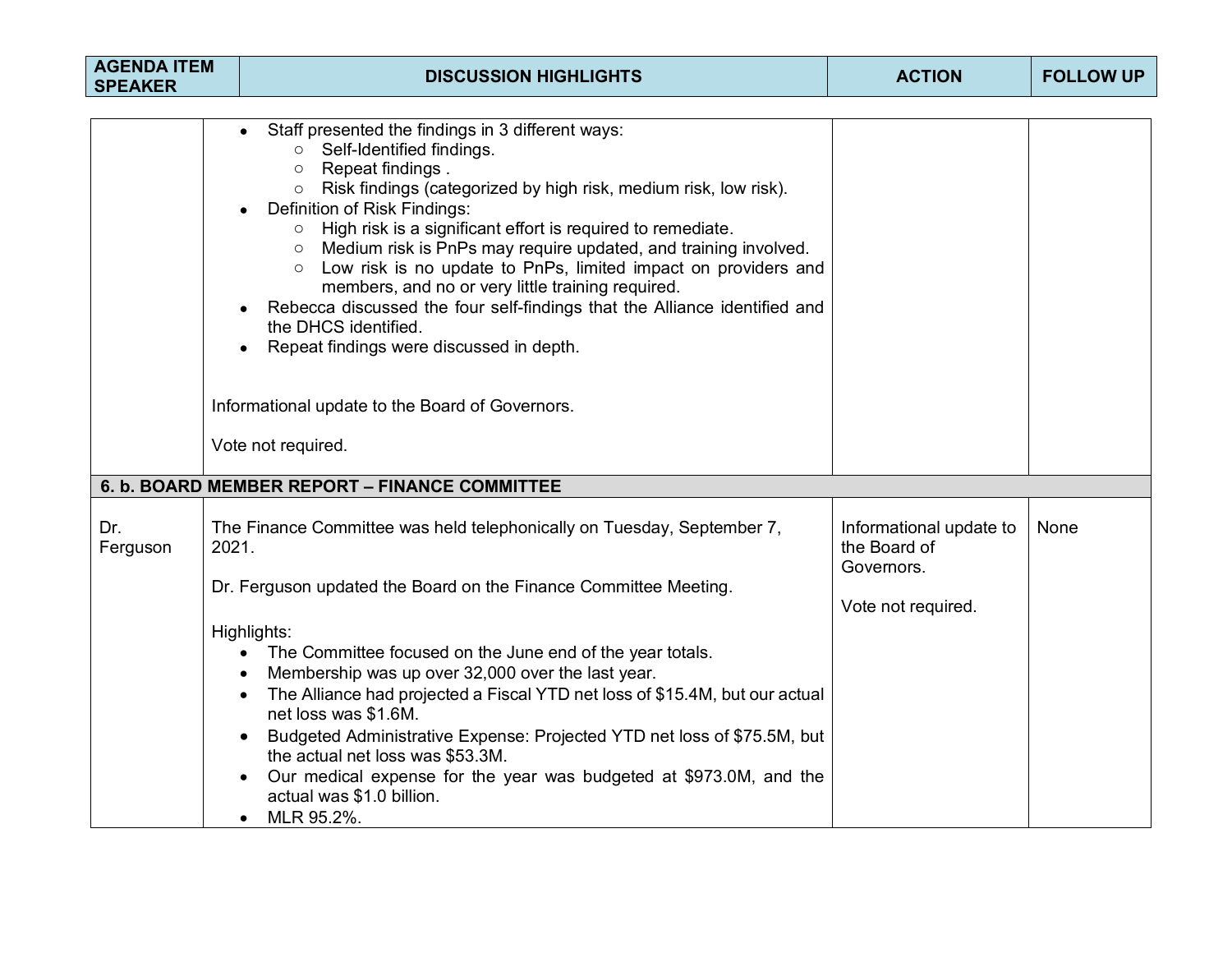| <b>AGENDA ITEM</b><br><b>SPEAKER</b> | <b>DISCUSSION HIGHLIGHTS</b>                                                                                                                                                                                                                                                                                                                                                                                                                                                                                                                                                                                                                                                                                                                                                                                                                                                                                                                                  | <b>ACTION</b>                                                               | <b>FOLLOW UP</b> |
|--------------------------------------|---------------------------------------------------------------------------------------------------------------------------------------------------------------------------------------------------------------------------------------------------------------------------------------------------------------------------------------------------------------------------------------------------------------------------------------------------------------------------------------------------------------------------------------------------------------------------------------------------------------------------------------------------------------------------------------------------------------------------------------------------------------------------------------------------------------------------------------------------------------------------------------------------------------------------------------------------------------|-----------------------------------------------------------------------------|------------------|
|                                      | TNE 560%.<br>\$329,000 claims interest expense for the year.<br>The Committee would like to tighten up on the predictability of numbers.<br>Informational update to the Board of Governors.<br>Vote not required.                                                                                                                                                                                                                                                                                                                                                                                                                                                                                                                                                                                                                                                                                                                                             |                                                                             |                  |
|                                      | 6. c. BOARD MEMBER REPORT - STRATEGIC PLANNING COMMITTEE                                                                                                                                                                                                                                                                                                                                                                                                                                                                                                                                                                                                                                                                                                                                                                                                                                                                                                      |                                                                             |                  |
| S. Coffin                            | The Strategic Planning Committee was held telephonically on August 9, 2021.<br>Scott Coffin updated the Board on the Strategic Planning Committee Meeting. The<br>four members are David Vliet, Dr. Meade, Dr. Seevak, and Marty Lynch.<br>Highlights:<br>Bobbie Wunsch, Pacific Health Consulting Group, has been engaged and<br>is the lead consultant to guide us through the planning.<br>The Strategic Plan is in two parts, a 3-year and 10-year plan view, and the<br>work will conclude by the end of December 2021.<br>The Senior Executive Team, Alliance Staff, Alliance Focus Group, and<br>Members Advisory Committee are engaged.<br>Twelve community leaders are involved for a comprehensive strategic view.<br>The Mission, Vision, and Values are being revised and edited to our current<br>needs.<br>Updates will be announced at a Board Meeting in the future.<br>Informational update to the Board of Governors.<br>Vote not required. | Informational update to<br>the Board of<br>Governors.<br>Vote not required. | None             |
| 7. CEO UPDATE                        |                                                                                                                                                                                                                                                                                                                                                                                                                                                                                                                                                                                                                                                                                                                                                                                                                                                                                                                                                               |                                                                             |                  |
| S. Coffin                            | Scott Coffin, Chief Executive Officer, presented the following updates:                                                                                                                                                                                                                                                                                                                                                                                                                                                                                                                                                                                                                                                                                                                                                                                                                                                                                       |                                                                             | None             |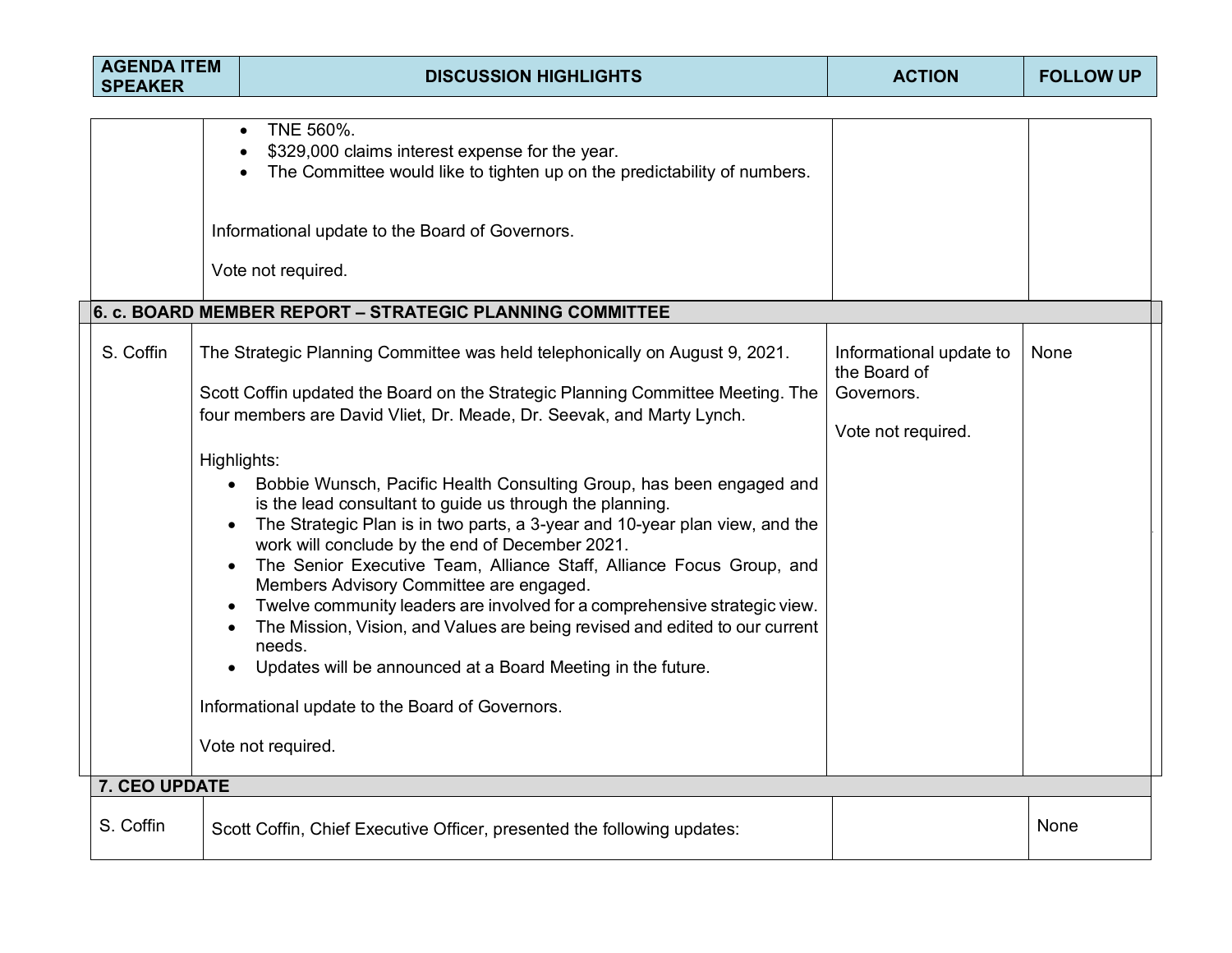| <b>AGENDA ITEM</b><br><b>SPEAKER</b> |  | <b>DISCUSSION HIGHLIGHTS</b>                                                                                                                                                                                                                                                                                                                                                                                                                                                  | <b>ACTION</b>                                         | <b>FOLLOW UP</b> |
|--------------------------------------|--|-------------------------------------------------------------------------------------------------------------------------------------------------------------------------------------------------------------------------------------------------------------------------------------------------------------------------------------------------------------------------------------------------------------------------------------------------------------------------------|-------------------------------------------------------|------------------|
|                                      |  |                                                                                                                                                                                                                                                                                                                                                                                                                                                                               |                                                       |                  |
|                                      |  | <b>Executive Summary:</b><br><b>Operational Report:</b>                                                                                                                                                                                                                                                                                                                                                                                                                       | Informational update to<br>the Board of<br>Governors. |                  |
|                                      |  | The enrollment each month is increasing, but the contrary to this is<br>executive orders<br>Governor Newsom<br>issued<br>suspending the<br>redeterminations that presumably will be rescinded in 2022. An enrollment<br>reduction will occur at that time.                                                                                                                                                                                                                    | Vote not required.                                    |                  |
|                                      |  | Operations Dashboard - Key Performance Metrics:<br>One regulatory metric below standards is standard grievances turnaround<br>$\bullet$<br>time. Remediation is taking place to restore compliance.<br>The internal non-regulatory metrics that are below standards also are to<br>$\bullet$<br>be restored and within our target range.<br>The Alliance's final budget for fiscal year 2021/2022 will be presented at<br>the December 2021 Board Meeting for Board approval. |                                                       |                  |
|                                      |  | Question: Do we know the number of dis-enrollments after the suspension, and<br>are there any programs in CalAIM to offset the dis-enrollments?                                                                                                                                                                                                                                                                                                                               |                                                       |                  |
|                                      |  | Answer: The Alliance is working with Alameda County Social Services Agency on<br>the enrollment analysis for Medi-Cal to help us understand how many Medi-Cal<br>Members will potentially be dis-enrolled. We are also analyzing all the changes<br>with CalAIM next year that will add Members. The Board will be updated on this<br>in the future.                                                                                                                          |                                                       |                  |

Question: What will happen with the older undocumented population becoming available for Medi-Cal? Can this be included in a report? Also, the potential impact in Alameda County on older applicants as the asset test is eliminated.

Answer: We are working with Alameda County to analyze these two subjects and report to the Board the findings at a future date.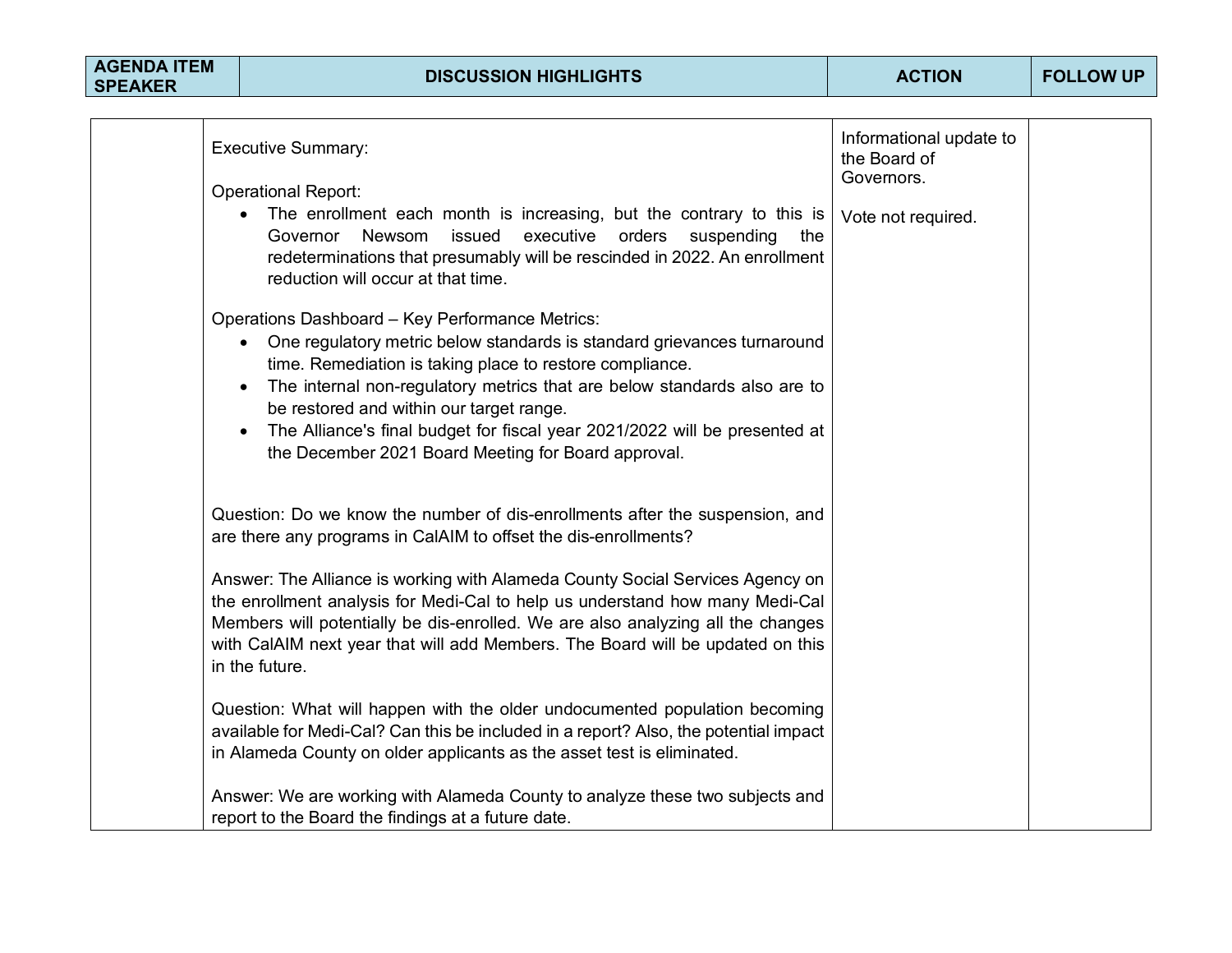| <b>AGENDA ITEM</b><br><b>SPEAKER</b> | <b>DISCUSSION HIGHLIGHTS</b>                                                                                                                                                                                                                                                                                                                                                                                                                                                                                                                                                            | <b>ACTION</b>                                                                         | <b>FOLLOW UP</b> |
|--------------------------------------|-----------------------------------------------------------------------------------------------------------------------------------------------------------------------------------------------------------------------------------------------------------------------------------------------------------------------------------------------------------------------------------------------------------------------------------------------------------------------------------------------------------------------------------------------------------------------------------------|---------------------------------------------------------------------------------------|------------------|
|                                      |                                                                                                                                                                                                                                                                                                                                                                                                                                                                                                                                                                                         |                                                                                       |                  |
|                                      | Informational update to the Board of Governors.                                                                                                                                                                                                                                                                                                                                                                                                                                                                                                                                         |                                                                                       |                  |
|                                      | Vote not required.                                                                                                                                                                                                                                                                                                                                                                                                                                                                                                                                                                      |                                                                                       |                  |
|                                      | 8. a. BOARD BUSINESS - REVIEW AND APPROVE JUNE 2021 MONTHLY FINANCIAL STATEMENTS                                                                                                                                                                                                                                                                                                                                                                                                                                                                                                        |                                                                                       |                  |
| G. Riojas                            | Gil Riojas gave the following June 2021 Finance updates:<br>These totals are pre-audit numbers. Moss Adams will be presenting the year-                                                                                                                                                                                                                                                                                                                                                                                                                                                 | Motion to Approve<br>June 2021, Monthly<br><b>Financial Statements.</b>               | None             |
|                                      | end audit at the October Board Meeting.<br>Enrollment:<br>For the month ending June 30, 2021, the Alliance had an enrollment of<br>288,554 members, a net income of \$1.4M, and the tangible net equity is<br>560%.<br>Our enrollment has increased by 1,797 members since May 2021.<br><b>Net Operating Results:</b><br>• For the month ending June 30, 2021, the actual net income was \$1.4M,<br>and the budgeted net income was \$3.0M.<br>The unfavorable variances were due to higher than anticipated medical<br>expense, administrative expense, and other revenue.<br>Revenue: | Motion: Dr. Ferguson<br>Second: Dr. Meade<br>Vote: Yes<br>No opposed or<br>abstained. |                  |
|                                      | For the month ending June 30, 2021, the actual revenue was \$90.8M vs.<br>$\bullet$<br>the budgeted revenue of \$80.9M.<br><b>Medical Expense:</b><br>For the month ending June 30, 2021, the actual medical expense was<br>\$81.8M vs. the budgeted medical expense of \$71.7M.<br>Medical Loss Ratio (MLR):<br>For the month ending June 30, 2021, the MLR was 90.1%, and the fiscal<br>$\bullet$<br>year-to-date of 95.2%.                                                                                                                                                           |                                                                                       |                  |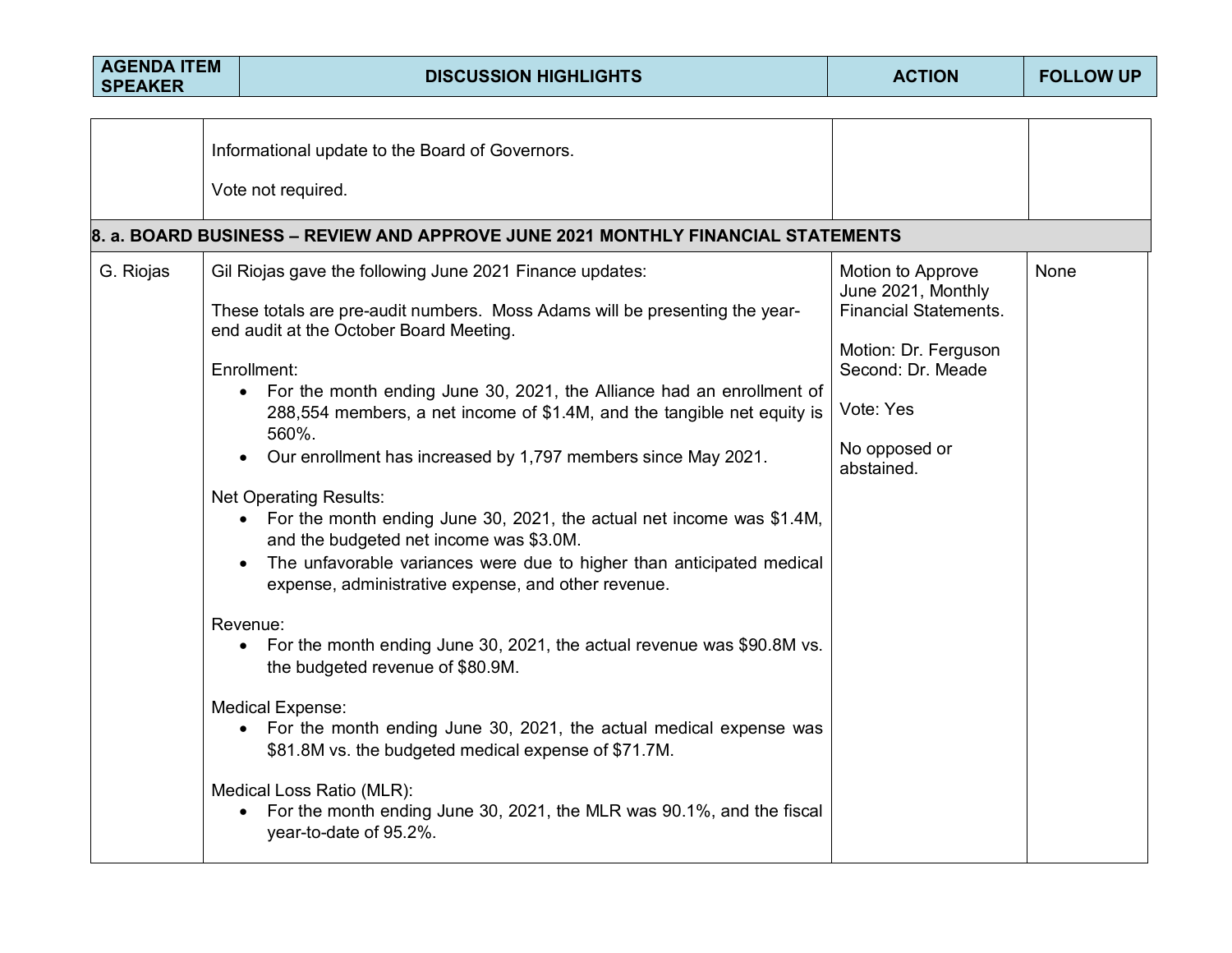| <b>AGENDA ITEM</b><br><b>SPEAKER</b> |                                                                                                                                                                                  | <b>DISCUSSION HIGHLIGHTS</b>                                                                                                                                                                                                                           | <b>ACTION</b>                           | <b>FOLLOW UP</b> |  |  |  |  |
|--------------------------------------|----------------------------------------------------------------------------------------------------------------------------------------------------------------------------------|--------------------------------------------------------------------------------------------------------------------------------------------------------------------------------------------------------------------------------------------------------|-----------------------------------------|------------------|--|--|--|--|
|                                      |                                                                                                                                                                                  |                                                                                                                                                                                                                                                        |                                         |                  |  |  |  |  |
|                                      | <b>Administrative Expense:</b><br>For the month ending June 30, 2021, the actual administrative expense<br>was \$7.6M vs. the budgeted administrative expense of \$6.3M.         |                                                                                                                                                                                                                                                        |                                         |                  |  |  |  |  |
|                                      | Other Income / (Expense):<br>• As of June 30, 2021, our YTD interest income from investments is<br>\$649,000, and YTD claims interest expense is \$329,000.                      |                                                                                                                                                                                                                                                        |                                         |                  |  |  |  |  |
|                                      | Tangible Net Equity (TNE):<br>• Tangible net equity results continue to remain healthy, and at the end of<br>June 30, 2021, the TNE was reported at 560% of the required amount. |                                                                                                                                                                                                                                                        |                                         |                  |  |  |  |  |
|                                      |                                                                                                                                                                                  | <b>Cash Position and Assets:</b><br>For the month ending June 30, 2021, the Alliance reported \$301.0M in<br>cash; \$206.2M in uncommitted cash. Our current ratio is above the<br>minimum required at 1.80 compared to the regulatory minimum of 1.0. |                                         |                  |  |  |  |  |
|                                      |                                                                                                                                                                                  | Question: Are video visits captured in the primary care category?                                                                                                                                                                                      |                                         |                  |  |  |  |  |
|                                      |                                                                                                                                                                                  | Answer: The visits are captured under the appropriate category of services and<br>part of medical expenses.                                                                                                                                            |                                         |                  |  |  |  |  |
|                                      |                                                                                                                                                                                  | Motion to approve June 2021, Monthly Financial Statements as presented.                                                                                                                                                                                |                                         |                  |  |  |  |  |
|                                      |                                                                                                                                                                                  | A roll call vote was taken, and the motion passed.                                                                                                                                                                                                     |                                         |                  |  |  |  |  |
|                                      |                                                                                                                                                                                  | 8. b. BOARD BUSINESS – REVIEW AND APPROVE JULY 2021 MONTHLY FINANCIAL STATEMENTS                                                                                                                                                                       |                                         |                  |  |  |  |  |
| G. Riojas                            |                                                                                                                                                                                  | Gil Riojas gave the following July 2021 Finance updates:                                                                                                                                                                                               | Motion to Approve<br>July 2021, Monthly | <b>None</b>      |  |  |  |  |
|                                      |                                                                                                                                                                                  | Enrollment:                                                                                                                                                                                                                                            | <b>Financial Statements.</b>            |                  |  |  |  |  |
|                                      |                                                                                                                                                                                  |                                                                                                                                                                                                                                                        | Motion: N. Williams                     |                  |  |  |  |  |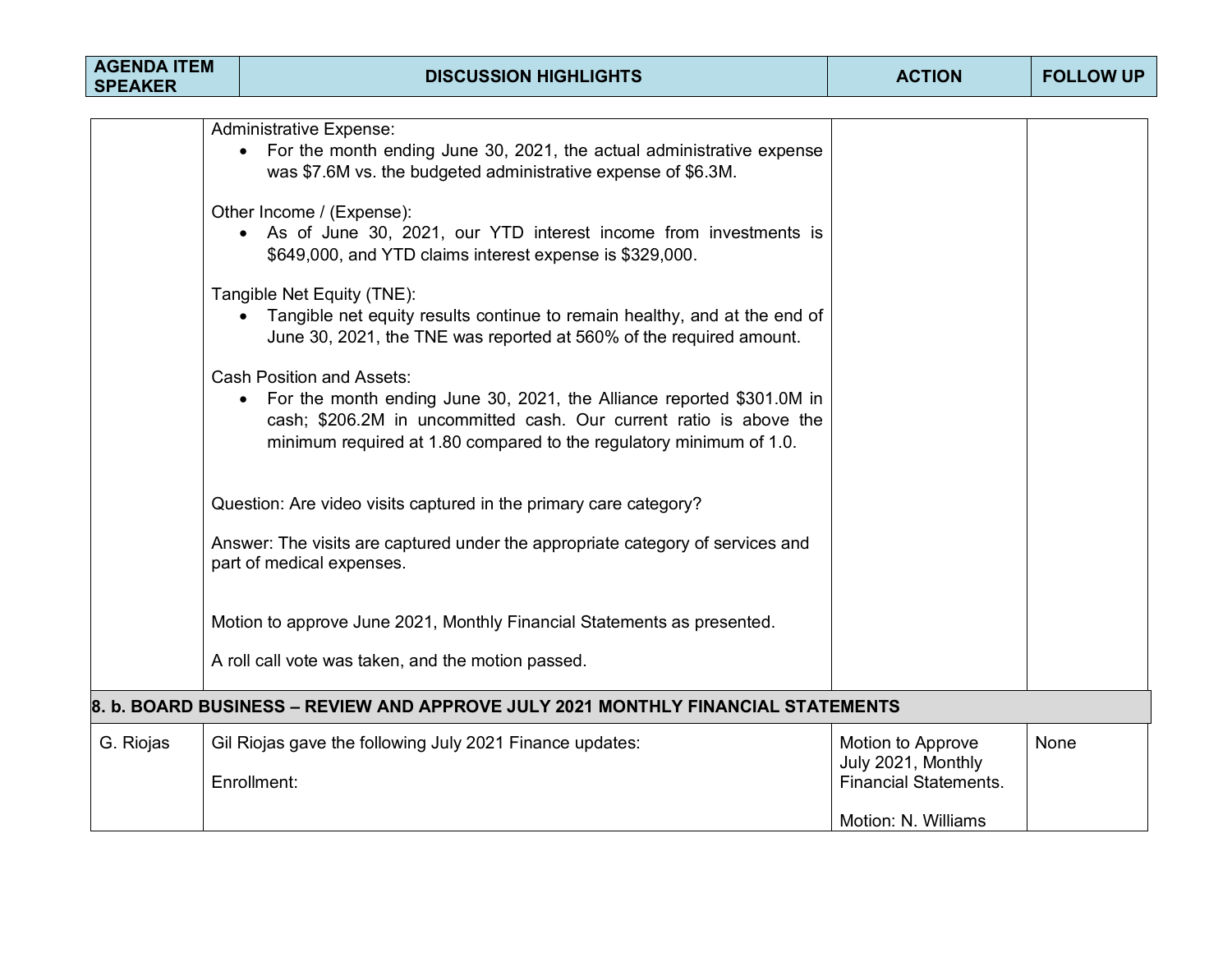| <b>AGENDA ITEM</b><br><b>SPEAKER</b> | <b>DISCUSSION HIGHLIGHTS</b>                                                                                                                                                                                                                                                                                                                                                                                                                                                                                                                                                                                                                                                                                                                                                                                                                                                                                                                                                                                                                                                                                                                                                                                                                                                                                                                                                                                      | <b>ACTION</b>                                                 | <b>FOLLOW UP</b> |
|--------------------------------------|-------------------------------------------------------------------------------------------------------------------------------------------------------------------------------------------------------------------------------------------------------------------------------------------------------------------------------------------------------------------------------------------------------------------------------------------------------------------------------------------------------------------------------------------------------------------------------------------------------------------------------------------------------------------------------------------------------------------------------------------------------------------------------------------------------------------------------------------------------------------------------------------------------------------------------------------------------------------------------------------------------------------------------------------------------------------------------------------------------------------------------------------------------------------------------------------------------------------------------------------------------------------------------------------------------------------------------------------------------------------------------------------------------------------|---------------------------------------------------------------|------------------|
|                                      | For the month ending July 31, 2021, the Alliance had an enrollment of<br>290,091 members, a net income of \$2.6M, and the tangible net equity is<br>558%.<br>Our enrollment has increased by 1,537 members since June 2021.<br><b>Net Operating Results:</b><br>For the month ending July 31, 2021, the actual net income was \$2.6M, and<br>the budgeted net income was \$1.4M.<br>The favorable variances were due to higher than anticipated revenue and<br>lower than anticipated administrative expense.<br>Revenue:<br>For the month ending July 31, 2021, the actual revenue was \$97.3M vs.<br>$\bullet$<br>the budgeted revenue of \$97.2M.<br><b>Medical Expense:</b><br>• For the month ending July 31, 2021, the actual medical expense was<br>\$89.8M.<br>Medical Loss Ratio (MLR):<br>• For the month ending July 31, 2021, the MLR was 92.4%.<br><b>Administrative Expense:</b><br>For the month ending July 31, 2021, the actual administrative expense was<br>$\bullet$<br>\$4.8M vs. the budgeted administrative expense of \$6.2M.<br>Other Income / (Expense):<br>As of July 31, 2021, our YTD interest income from investments is \$22,000,<br>$\bullet$<br>and YTD claims interest expense is \$16,000.<br>Tangible Net Equity (TNE):<br>• Tangible net equity results continue to remain healthy, and at the end of<br>July 31, 2021, the TNE was reported at 558% of the required amount. | Second: Dr. Meade<br>Vote: Yes<br>No opposed or<br>abstained. |                  |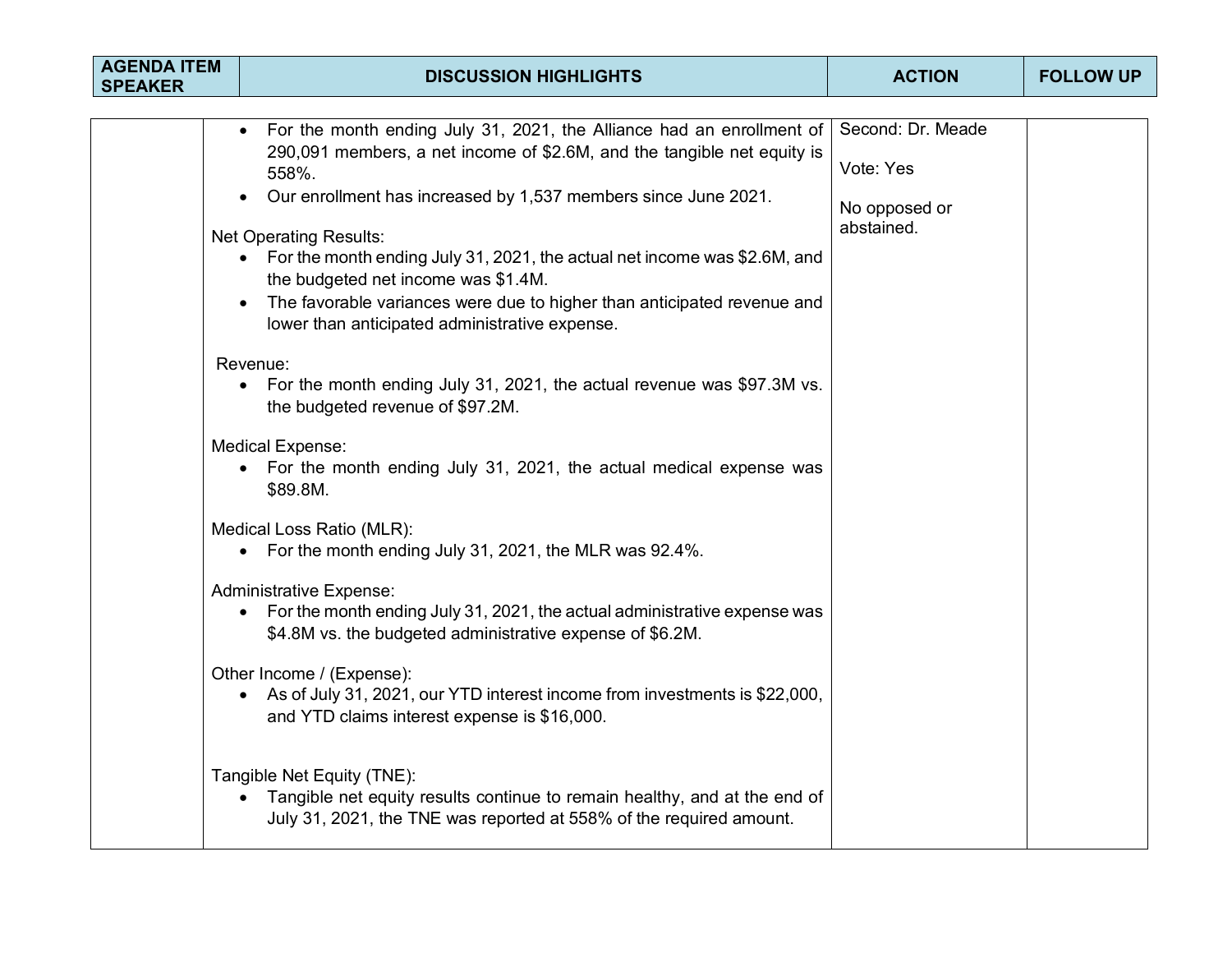| <b>AGENDA ITEM</b><br><b>SPEAKER</b> | <b>DISCUSSION HIGHLIGHTS</b>                                                                                                                                                                                                                                                                                                                                                                                                                                                                                                                                                                                                                                                                                                                                                                              | <b>ACTION</b>                                         | <b>FOLLOW UP</b> |
|--------------------------------------|-----------------------------------------------------------------------------------------------------------------------------------------------------------------------------------------------------------------------------------------------------------------------------------------------------------------------------------------------------------------------------------------------------------------------------------------------------------------------------------------------------------------------------------------------------------------------------------------------------------------------------------------------------------------------------------------------------------------------------------------------------------------------------------------------------------|-------------------------------------------------------|------------------|
|                                      | <b>Cash Position and Assets:</b><br>For the month ending July 31, 2021, the Alliance reported \$281.0M in<br>cash; \$204.0M in uncommitted cash. Our current ratio is above the<br>minimum required at 1.90 compared to the regulatory minimum of 1.0.<br>Question: After dis-enrollment of the auto determinations, will the State pay for the<br>services rendered during this time?<br>Answer: We have been talking to the State about this issue, and they are not<br>planning on retroactively collecting revenue for this time.<br>Question: Are the delays in hiring from waiting to hire or challenges in hiring.<br>Answer: No, there were no delays in hiring.<br>Motion to approve July 2021, Monthly Financial Statements as presented.<br>A roll call vote was taken, and the motion passed. |                                                       |                  |
|                                      | 8. c. BOARD BUSINESS - CALAIM PROGRESS UPDATE                                                                                                                                                                                                                                                                                                                                                                                                                                                                                                                                                                                                                                                                                                                                                             |                                                       |                  |
| S. Coffin                            | Scott Coffin presented the CalAIM Progress Report Update.                                                                                                                                                                                                                                                                                                                                                                                                                                                                                                                                                                                                                                                                                                                                                 | Informational update to<br>the Board of<br>Governors. | None             |
|                                      | Each month there will be an update to the Board of the key activities of CalAIM<br>in preparation for the January 2022 deadline.                                                                                                                                                                                                                                                                                                                                                                                                                                                                                                                                                                                                                                                                          | Vote not required.                                    |                  |
|                                      | CalAIM Model of Care #2 document was successfully submitted to the<br>$\bullet$<br>DHCS. The next submission is due October 1. All submission terms have<br>been met with a combined effort of our County Safety Net partners.                                                                                                                                                                                                                                                                                                                                                                                                                                                                                                                                                                            |                                                       |                  |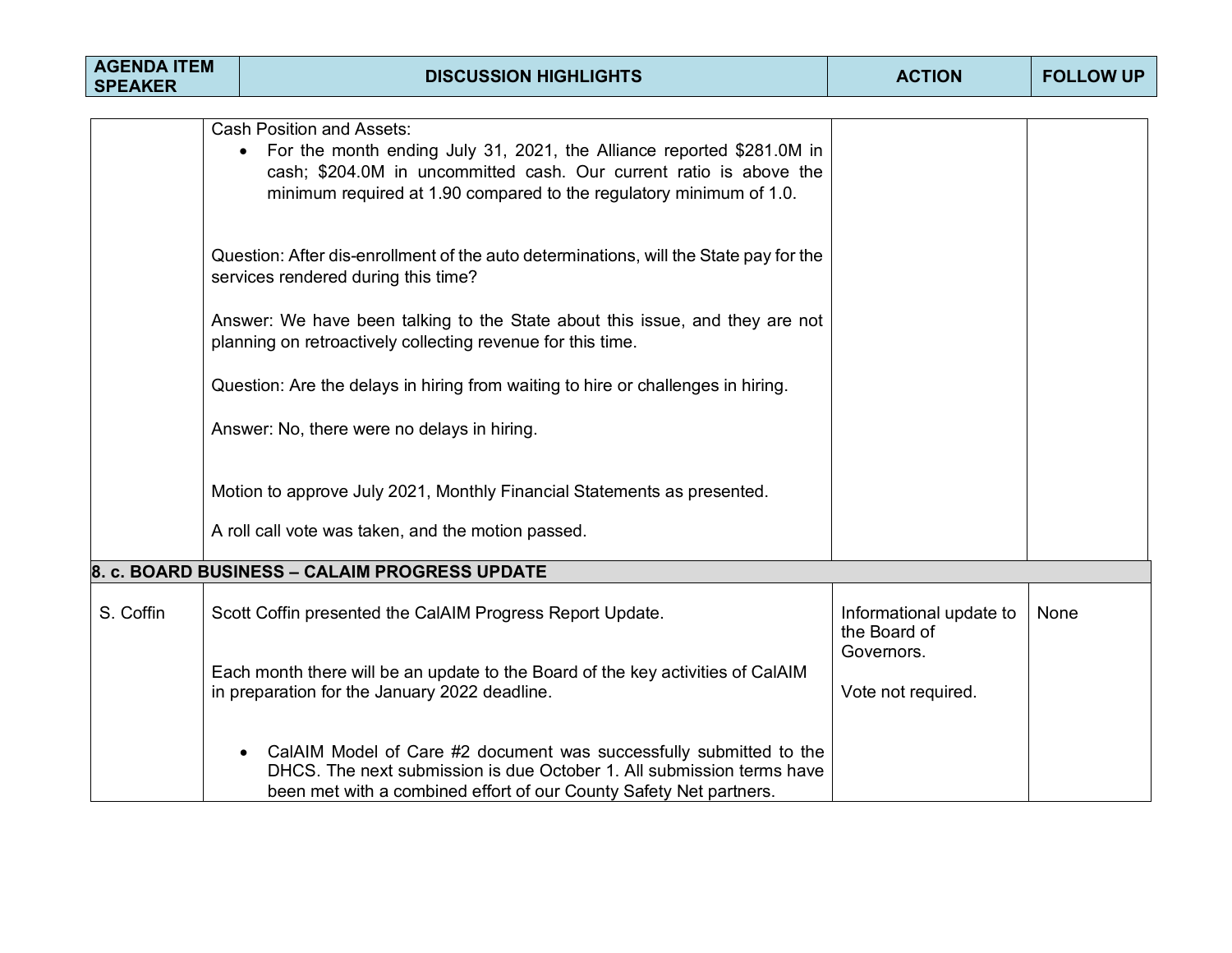| <b>AGENDA ITEM</b><br><b>SPEAKER</b> | <b>DISCUSSION HIGHLIGHTS</b>                                                                                                                                                                                                                                                                                                                                                                                                                                                                                                                                                                                                                                                                                                                                                                                                                   | <b>ACTION</b>                                                               | <b>FOLLOW UP</b> |
|--------------------------------------|------------------------------------------------------------------------------------------------------------------------------------------------------------------------------------------------------------------------------------------------------------------------------------------------------------------------------------------------------------------------------------------------------------------------------------------------------------------------------------------------------------------------------------------------------------------------------------------------------------------------------------------------------------------------------------------------------------------------------------------------------------------------------------------------------------------------------------------------|-----------------------------------------------------------------------------|------------------|
|                                      | DHCS to release final rates for ILOS and transplants by September 30.<br>$\bullet$<br>We will be revising ILOS rates and cost projections and report back to the<br>Board in November.<br>Operational readiness phase initiated and continues over the next four<br>months.<br>Meeting held with DHCS, Alameda County HCSA, and Alameda Alliance<br>in med-July.<br>Go live ECM, ILOS, and major organ transplants by January 1, 2022.<br>Informational update to the Board of Governors.<br>Vote not required.                                                                                                                                                                                                                                                                                                                                |                                                                             |                  |
|                                      | 8. d. COVID-19 VACCINATIONS AND INCENTIVE PROGRESS REPORT                                                                                                                                                                                                                                                                                                                                                                                                                                                                                                                                                                                                                                                                                                                                                                                      |                                                                             |                  |
| S. Coffin                            | Scott Coffin presented the COVID-19 Vaccinations and Incentives progress<br>report.<br>Purpose to update on vaccinations to Medi-Cal and Group Care line of business<br>and the new vaccine program.<br>Vacated Medi-Cal Members: 144,651.<br>$\bullet$<br>Group Care Members: 3,971.<br>California Department of Health Care Services allocated over \$300M in<br>budget to incentivize vaccination.<br>Alliance sent in a proposal that was accepted, but we have not yet<br>received the allocated amount.<br>Outreach will include member texting, social media, billboards, mobile<br>vaccination clinics, and coordination with faith-based organizations.<br>Question: Will Group Care providers be mandated to be vaccinated since<br>working with a vulnerable population?<br>Answer: Not at this moment, but we will look into this. | Informational update to<br>the Board of<br>Governors.<br>Vote not required. |                  |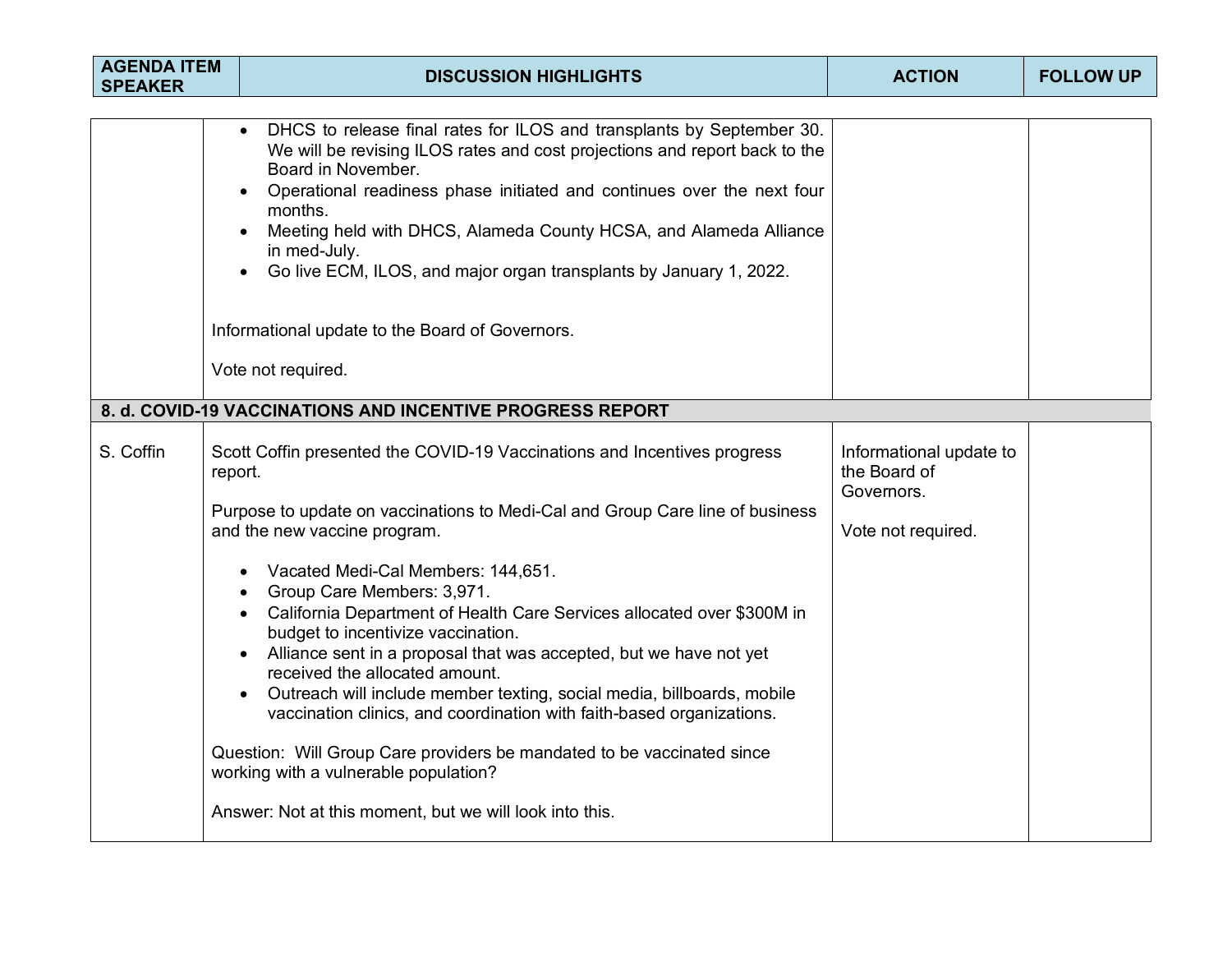| <b>AGENDA ITEM</b><br><b>SPEAKER</b>                                                                                                                                    |  | <b>DISCUSSION HIGHLIGHTS</b>                                                                                                                                                                                                                                                                                                                                                                 | <b>ACTION</b>                                                               | <b>FOLLOW UP</b> |
|-------------------------------------------------------------------------------------------------------------------------------------------------------------------------|--|----------------------------------------------------------------------------------------------------------------------------------------------------------------------------------------------------------------------------------------------------------------------------------------------------------------------------------------------------------------------------------------------|-----------------------------------------------------------------------------|------------------|
|                                                                                                                                                                         |  | Comment: Going into the community, such as the churches, is a way to help<br>people to get their vaccination.<br>Informational update to the Board of Governors.<br>Vote not required.                                                                                                                                                                                                       |                                                                             |                  |
| 9. a. STANDING COMMITTEE UPDATES - PEER REVIEW AND CREDENTIALING COMMITTEE<br>Dr. O'Brien<br>The Peer Review and Credentialing Committee (PRCC) was held telephonically |  |                                                                                                                                                                                                                                                                                                                                                                                              | Informational update to                                                     |                  |
|                                                                                                                                                                         |  | on July 20, 2021.<br>Dr. O'Brien gave the following Committee update:<br>There were seventeen (17) initial providers approved. Additionally, thirty-<br>four (34) providers were re-credentialed at this meeting.                                                                                                                                                                            | the Board of<br>Governors.<br>Vote not required.                            |                  |
|                                                                                                                                                                         |  | Informational update to the Board of Governors.<br>Vote not required.                                                                                                                                                                                                                                                                                                                        |                                                                             |                  |
|                                                                                                                                                                         |  | 9. b. STANDING COMMITTEE UPDATES - HEALTH CARE QUALITY COMMITTEE                                                                                                                                                                                                                                                                                                                             |                                                                             |                  |
| Dr. O'Brien                                                                                                                                                             |  | The Health Care Quality Committee was held telephonically on July 15, 2021.<br>Dr. O'Brien gave the following Committee updates:<br>P & Ps were reviewed.<br>Alameda County First 5 presented a pilot coordination Pediatric Care<br>Project in which the Alliance was involved. This pilot is being expanded to<br>a more extensive program this year, and we will be partnering with them. | Informational update to<br>the Board of<br>Governors.<br>Vote not required. | None             |
|                                                                                                                                                                         |  | Dr. Miller, CMO from CHCN, gave a presentation on HEDIS.<br>ECM, ILOS update.<br>$\bullet$<br>Pharmacy update.<br>Behavior Health insourcing update.<br>$\bullet$                                                                                                                                                                                                                            |                                                                             |                  |